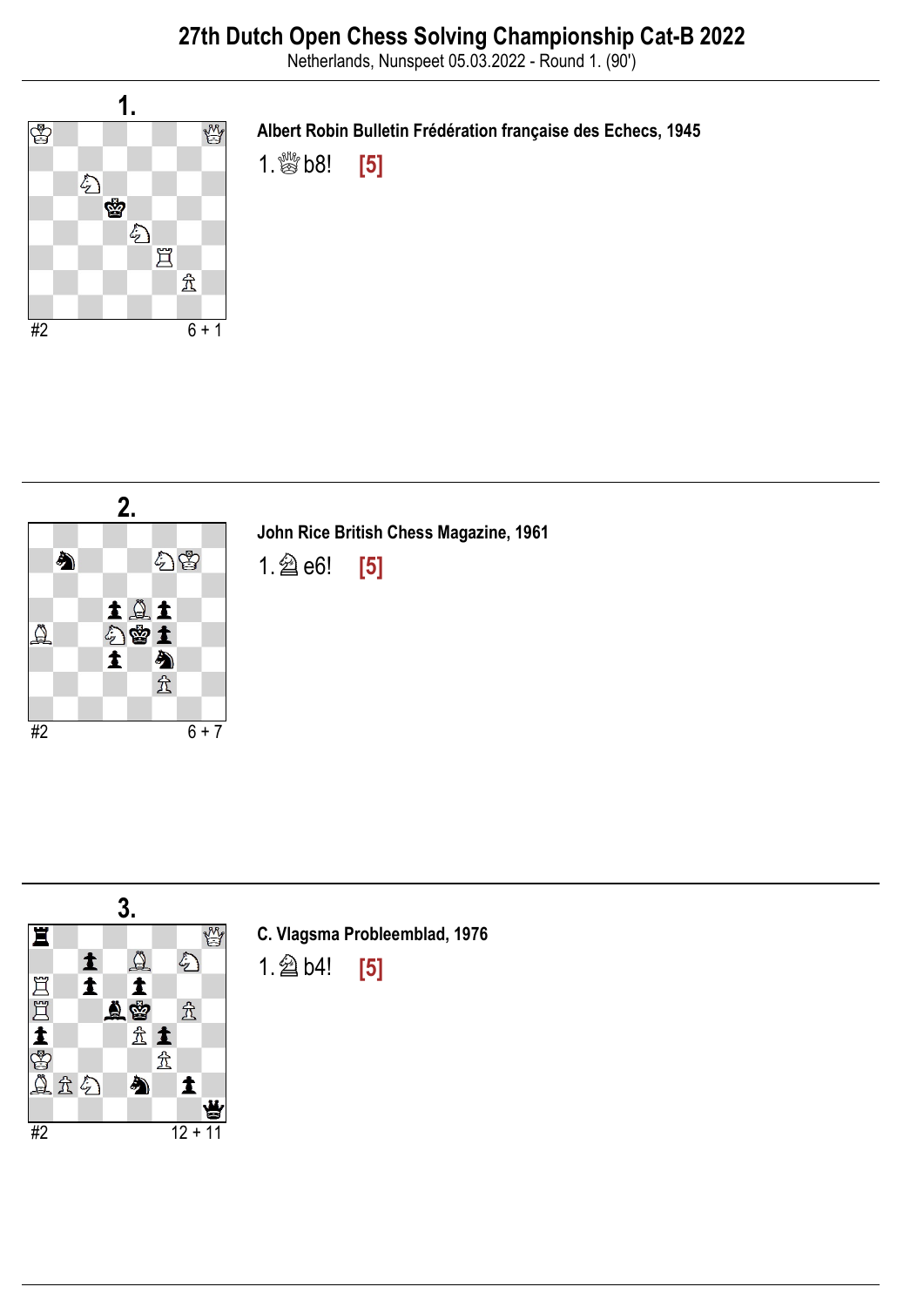## 27th Dutch Open Chess Solving Championship Cat-B 2022

Netherlands, Nunspeet 05.03.2022 - Round 1. (90')



Joralf Grande 3rd prize British Ches Problem Society, 1975

| 1. $\frac{80}{20}$ a1! | $\geq$       |     | $2.$ $\frac{80}{20}$ d1+ |   | $\bm{a}$             |
|------------------------|--------------|-----|--------------------------|---|----------------------|
|                        | <b>② xa1</b> |     | 2. 窗g2                   |   | $\bar{\pmb{\theta}}$ |
|                        | @ d4         |     | 2. 窗g2                   |   | $\circleda$          |
|                        | @e1          |     | $2.$ $\frac{80}{20}$ xe1 |   | $\bar{\bm{\varpi}}$  |
|                        | @ e3         |     | $2.$ $\%$ $c3$           |   | $\circleda$          |
|                        | e3           |     | $2.$ $\frac{80}{20}$ h8  |   | $\bm{\widehat a}$    |
| $\bm{\omega}$          | 2            | 3   |                          | 5 | 6                    |
|                        | 2            | 2,5 | 3                        |   | 5                    |



Ernest Pogosyants (correction Mario Garcia, 2012) Bulletin Central Chess Club USSR, 1964

| 1. 凰 e3        |                                            |                    | [2]          |                    |             |             |
|----------------|--------------------------------------------|--------------------|--------------|--------------------|-------------|-------------|
| $1. \ldots$    |                                            |                    | $[1]$        |                    |             |             |
| $2. \ldots$    |                                            | b1 3. ld c1+       | $[1]$        |                    |             |             |
| $3. \ldots$    | $\frac{100}{1000}$ xc1 4.d3+               |                    | $[1]$        |                    |             |             |
| $4. \ldots$    | \$~                                        | $5.2$ xc1          |              |                    |             |             |
| 1. <b>2f6?</b> | <b>魯b5</b>                                 |                    |              |                    |             |             |
|                |                                            | <b>鬱b5 2.奠e3</b>   | <b>@b6!</b>  |                    |             |             |
| $1. d3 + ?$    |                                            | <b>@b5 2. 窗b7+</b> | <b>鬱 a6!</b> |                    |             |             |
|                |                                            | $2.03+$            | <b>鬱b5</b>   |                    |             |             |
|                | $b1$ $\overset{\text{\tiny{4M}}}{\otimes}$ |                    |              | <b>@b5</b> 4. 2b7+ | 窗c4 5. axb1 | (stalemate) |
|                |                                            | (stalemate)        |              |                    |             |             |



### Pieter ten Cate 4th honourable mention Dunaújváros JT, 1966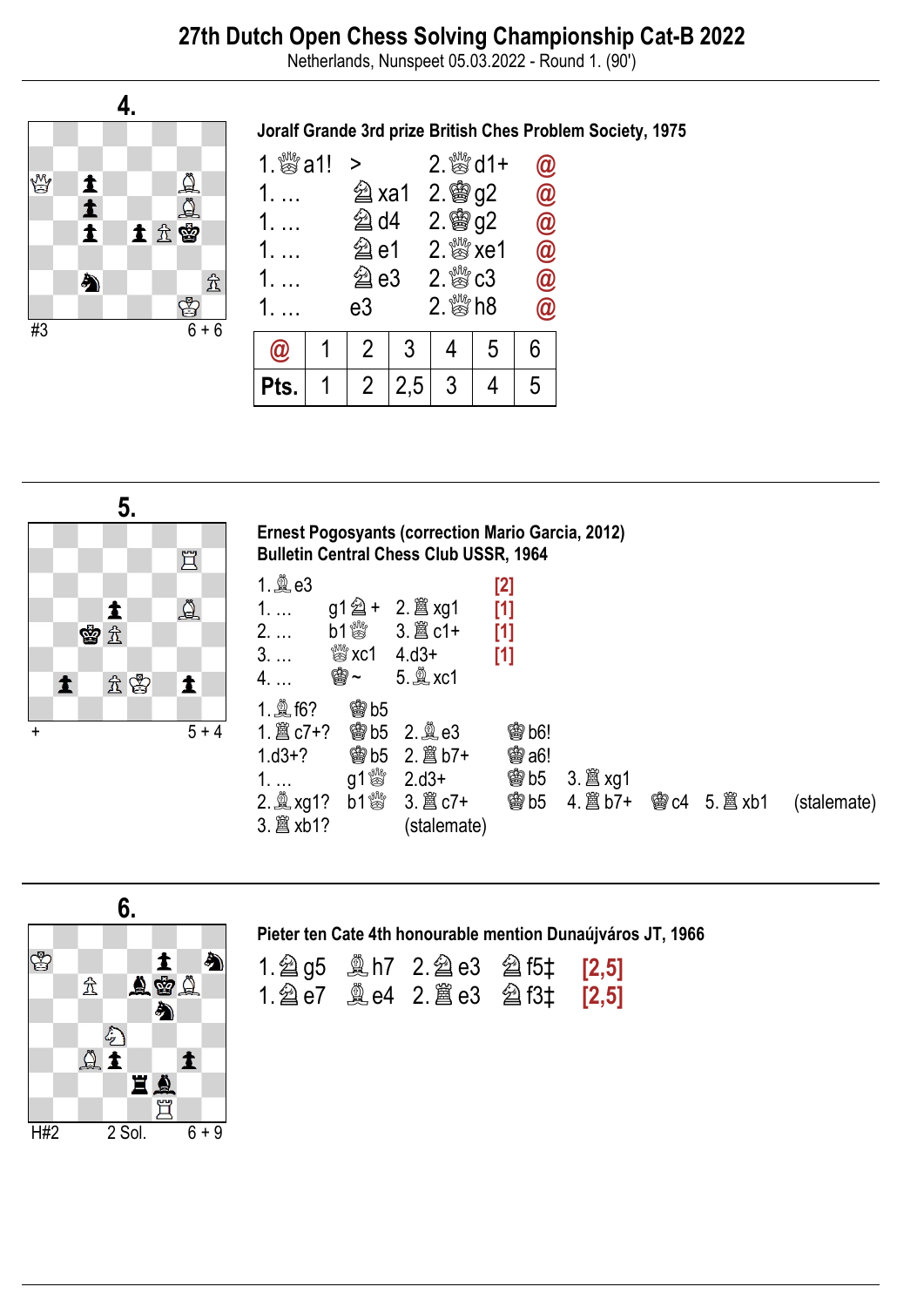Netherlands, Nunspeet 05.03.2022 - Round 2. (90')



Paul Weyl Deutsche Arbeiter-Schachzeitung, 1911





| Ottavio Stocchi Problemisten, 1949 |  |  |  |  |  |
|------------------------------------|--|--|--|--|--|
| $1.$ 2 d7! [5]                     |  |  |  |  |  |
| $1.$ $2$ $c4$ ? ■ xd5!             |  |  |  |  |  |
| 1. @ g4? 窗f5!                      |  |  |  |  |  |
| 1. 2 f7? cxd4!                     |  |  |  |  |  |



| Vasily Mironov 5th commendation Schach, 1980 |  |  |  |
|----------------------------------------------|--|--|--|
|----------------------------------------------|--|--|--|

| 1. $\mathbb{E}$ c4! > |      | $2.94 +$   | [1, 25] |
|-----------------------|------|------------|---------|
| 1.                    |      |            | [1,25]  |
| 1.                    |      |            | [1,25]  |
| 1.                    | dxc4 | $2.2$ xc4+ | [1,25]  |